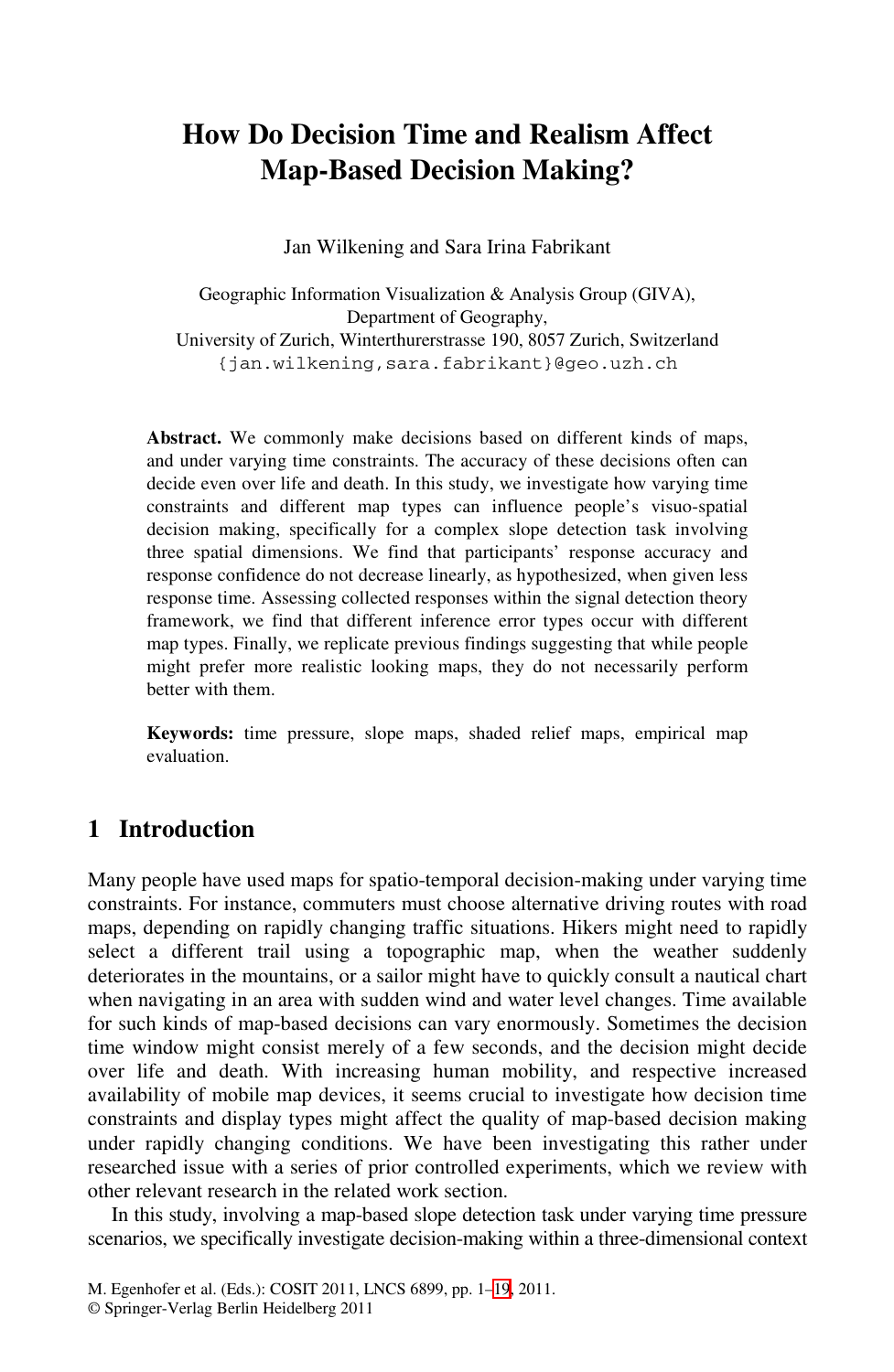and different display types, and analyze collected responses (i.e., accuracy) within the signal detection theory framework.

# **2 Related Work**

Our research program lies at the intersection of time pressure and decision-making research, mainly carried out in psychology and economics, including empirical map design research in cartography. In the following, we review related work from these cognate research fields.

#### **2.1 Decision Making under Time Pressure**

Many external factors and cognitive biases impair optimal human decision-making (Simon, 1959; Payne, 1982; Gigerenzer, 2002). The effect of time constraints on decision making has been evaluated systematically by cognitive, developmental, and personality psychologists, as well as by human resources researchers, or economists (see Förster et al., 2003 for an extensive review). It is widely accepted that decision time influences the quality of decisions (Svenson et al., 1990), and that the negative effect of time pressure on decision making is robust and consistent (Pew, 1969; Ahituv et al., 1998).

Two concepts from the psychological literature on time pressure and decisionmaking seem relevant for our study: Firstly, the s*peed-accuracy trade-off* concept (Wickelgren, 1977) suggests that time pressure can reduce the overall quality of a decision, and, secondly, the *speed-confidence trade-off* (Smith et al., 1982) suggests that the confidence with which people make decisions might decrease with increasing time pressure. The characteristics of the speed-accuracy trade-off depend on task complexity: The more complex a task, the more likely the occurrence of the speed-accuracy trade-off (Johnson et al., 1993).

However, there are also instances when time pressure has a beneficial effect on decision-making. For example, in a long-term time pressure study with NASA scientists and engineers Andrews and Farris (1972) found that decision performance actually increased with increased time pressure, but only to a certain tipping point. Beyond that point, decision performance decreased again. Peters et al. (1984) replicated these findings in a related study involving commercial bankers as decision makers. Hwang (1994) argues that perhaps the best way to describe the interaction between decision performance and time pressure is not a linear relationship, but an inverted U-shaped curve: *"Increasing time pressure leads to better performance up to a certain point, beyond that point more time pressure reduces, rather than increases, performance." (Hwang, 1994, p. 198).* 

A still open question remains whether map-based decisions follow a linear speedaccuracy trade-off relation, or an inverted U-shaped curve as found in previous research outside of GIScience, which would imply that time pressure could also have a positive effect on map-based decisions. At this point, it is also unclear how map design and task complexity might interact with map-based decision making under time pressure.

In empirical cartographic research, response time is typically employed as a dependent variable (i.e., efficiency measure) to evaluate cartographic design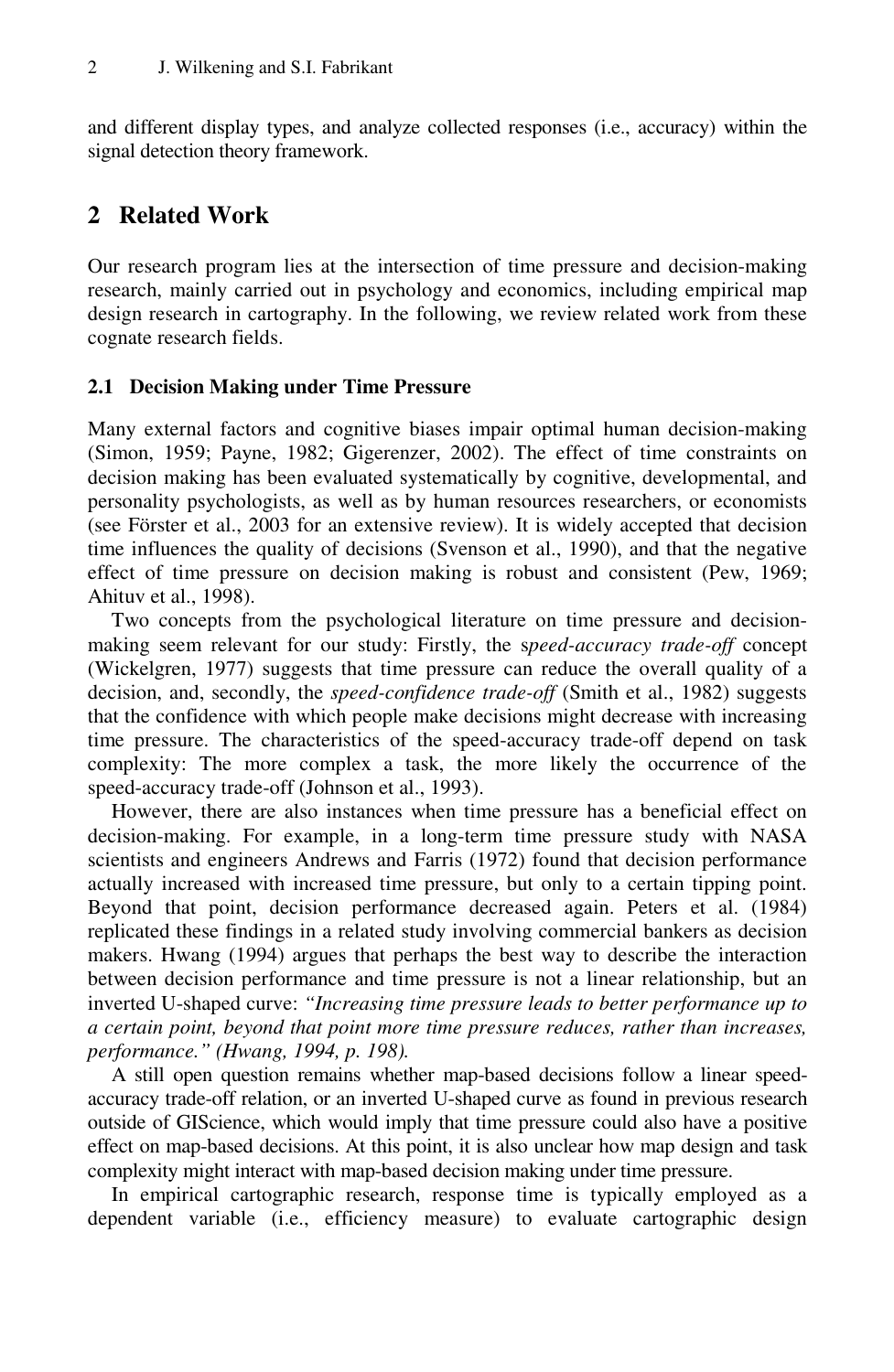principles (Lloyd and Bunch, 2003; Garlandini and Fabrikant, 2009; Dillemuth, 2009). However, little work has been done until now to study the effect of time pressure (i.e., as a controlled, independent variable or factor) on map based decisionmaking. Baus, Krüger and Wahlster (2002) suggest to consider time pressure when designing displays of mobile devices for pedestrian navigation. They argue that changing travelling speeds during navigation create varying time pressure situations, which in turn should lead to different user requirements for navigation displays. They contend that different content should be displayed on a map used in different time pressure conditions. In another study involving user motivation in navigation, Srinivas and Hirtle (2010) offered a reward to one participant group as an incentive for faster task completion, while the other "control" group was not given any incentive to reduce task completion time. Indeed, the "more motivated" participants completed the routes significantly faster than the participants in the "control" group.

#### **2.2 Map Design Issues in Decision Making**

Numerous prior empirical studies in cartography have investigated how map design might influence human visuo-spatial inference and decision making, typically depending on a specific map use task (Fabrikant and Lobben, 2009). For our study on slope detection, research comparing 2D and 3D-looking maps for a task involving three spatial dimensions seems particularly relevant. For example, studying aviator navigation performance, Smallman et al. (2001) have shown that users' search time for selecting aircraft which meet certain criteria was significantly faster with 2D maps than with 3D-looking map displays. In related work on the design of cockpit displays, Thomas and Wickens (2006) found no significant performance differences in participants' accuracy and response times between 2D co-planar or 3D perspective displays. Coors et al. (2005) evaluated small-screen 3D and 2D mobile navigation aids, and found that the majority of the participants had a positive attitude towards 3D. Participants found that 3D maps were generally a "good idea", but also that 2D was already "sufficient" for mobile navigation. However, participants' response times were significantly slower with 3D maps compared to 2D maps. This suggests that 3D displays in the context of navigation might be more suitable when having more time available for decision-making, but less useful under time pressure.

In this context, the potential discrepancy between user preferences and actual task performance is also relevant. For instance, Canham, Smallman and Hegarty (2007) and Hegarty et al. (2009) have shown that users tend to prefer more realistic, 3D-looking weather maps that on the surface seem to contain more information for the decision-making task at hand than more abstract 2D maps. However, while users prefer 3D, these displays do not necessarily seem to positively influence users' task performance. In fact, Hegarty and colleagues (2009) found that performance was generally better with the less realistic-looking maps, while users' preference ratings indicated just the opposite. They interpret these results as "another good, empirically validated illustration of the common-sense notion that what people think they want is not always what is best for them" (Fabrikant and Lobben, 2009). According to Hegarty and colleagues, "naïve cartographers" seem to prefer 3D displays to 2D displays, and also seem to prefer more realistic depictions to simpler, more abstract ones. Cartographic design theories and principles, however, aim for reducing graphic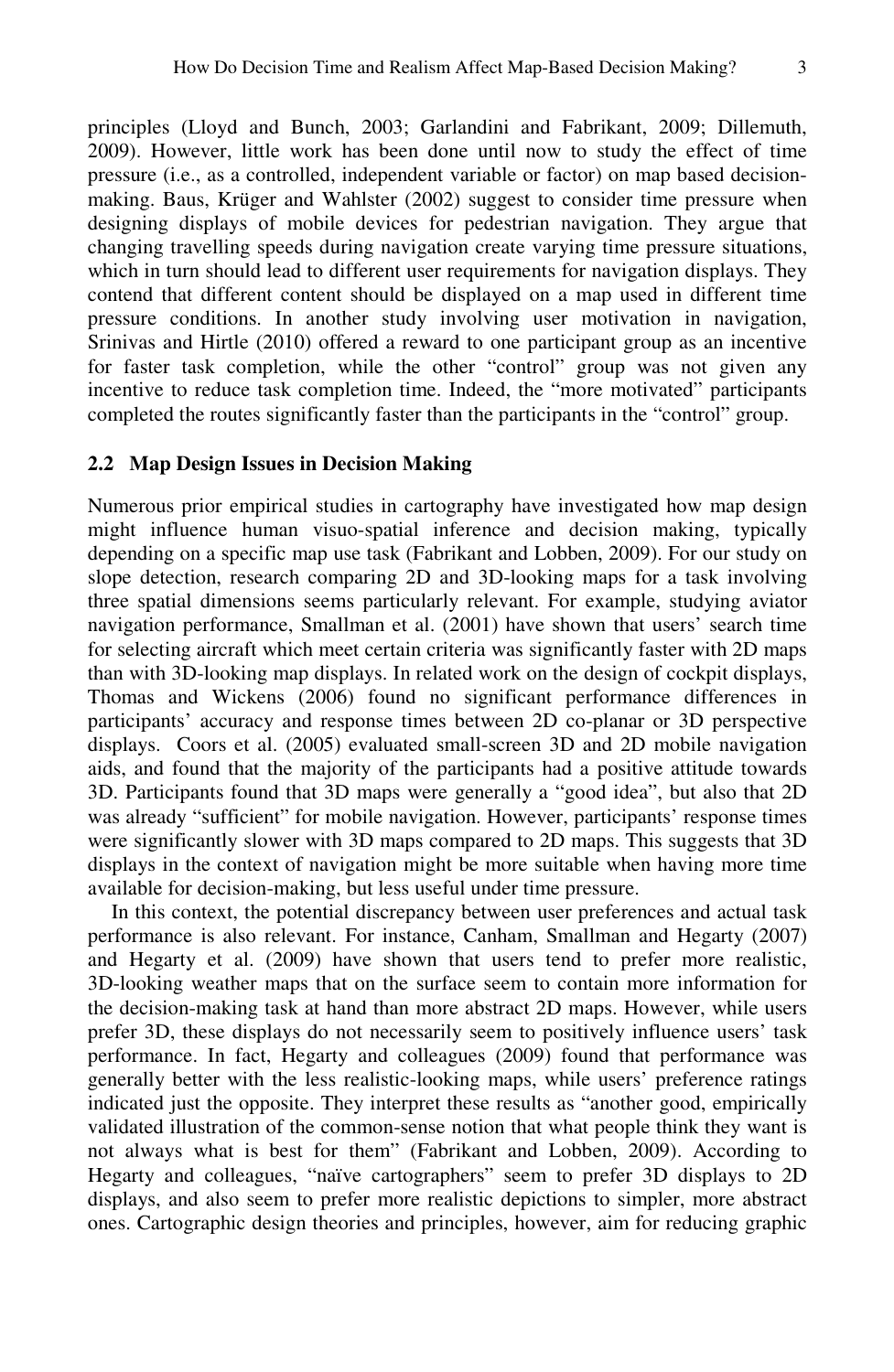complexity (Bertin, 1967). Similarly, the claims by designers for maximizing the data-ink ratio and for minimizing chart junk (Tufte, 1983), or the empirically validated clutter principle by Rosenholtz and colleagues (2007) also call for more abstraction, and less gratuitous realism to facilitate visuo-spatial decision making. From these related studies, we can derive an initial research hypothesis that users prefer more realistic-looking maps (e.g., satellite image maps) and 3D maps (e.g., shaded relief maps), but might perform better with traditional 2D cartographic maps (i.e., topographic maps).

While on the surface it might seem obvious that certain map types are suitable for certain kinds of tasks, it is less obvious how variations of map display designs might influence the quality of map-based decisions under varying temporal usage constraints.

# **3 Previous Own Work: Experiments and Expert Interviews**

In order to fill the existing research gap between time pressure research and empirical map design and map use studies, we have been conducting a series of controlled experiments on map-based decision making under time pressure. We complemented these studies by expert interviews with professionals in the field of map-based decision-making under time pressure. In the following, we summarize the main findings of this work which set the context for the slope detection experiment reported in Section 4.

In a first experiment on map use preferences for a road selection task under various time pressure conditions, we found that participants preferred realisticlooking orthographic satellite image maps and perspective views with hill shaded relief when they were not under time pressure (Wilkening, 2009). However, these preferred image maps were rated significantly less useful when under time pressure. In contrast, preference ratings for the more abstract looking topographic or road maps (i.e., without hill shading) were not affected by time pressure.

In a second experiment, we assessed users' road selection task performance in flat urban terrain. The roads were depicted either on a satellite image map or on a standard road map, under varying time pressure scenarios (Wilkening, 2010). The map display type did not affect participants' accuracy scores. However, participants reported a significantly higher confidence in their performance with satellite images compared to the more abstract road maps. This over-confidence in realistic depictions has been discovered in prior work (Hegarty et al., 2009; Smallman and St. John, 2005; Fabrikant and Boughman, 2006).

In our road selection experiment, shorter decision time limits resulted in a significant decrease in participants' confidence, but not in accuracy. In other words, while we did find a speed-confidence trade-off effect, we did not find strong evidence for a speed-accuracy trade-off.

After having obtained some first insights on map type preferences and task performance under time pressure by non expert map users, we were interested in interviewing professionals who perform map-based decisions under time pressure on a daily basis, specifically within a more complex three-dimensional context. For this reason we interviewed, amongst others, search and rescue helicopter pilots and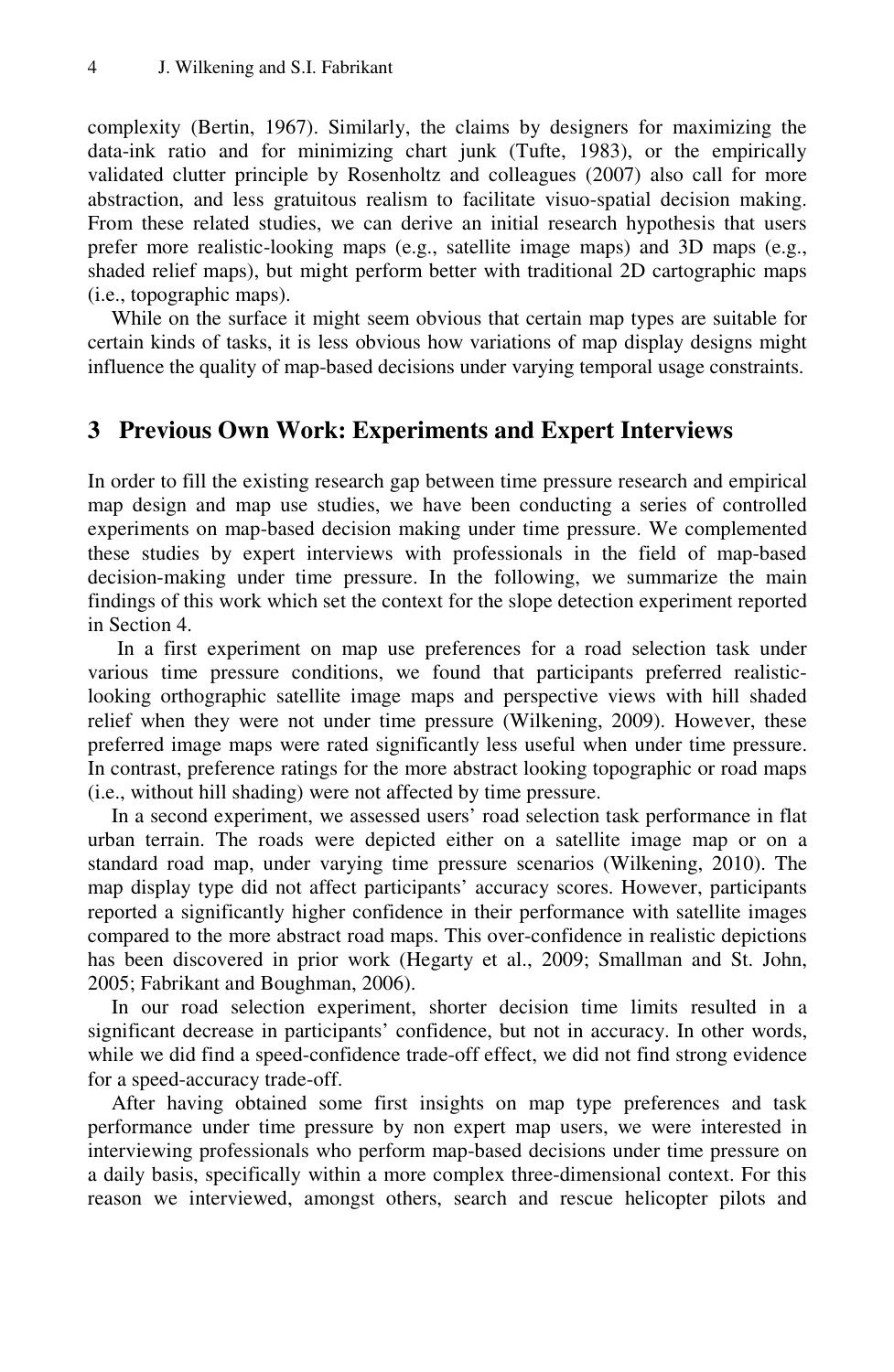professionally trained mountain guides. Both professional groups mentioned that they were generally satisfied with using the "classic" 2D topographic map for their routine work. In the age of 3D interactive globe viewers, and location-aware mobile displays, we found that the static, two-dimensional topographic map on paper is still the stateof-the-art for professionals dealing with real world emergency situations under time pressure. One reason could be that the majority of search and rescue personnel have been specifically trained with these maps, can read them well, and thus are generally comfortable with using them. These interviews confirm findings from our first experiment that familiarity (and training) with a display can positively influence usage preference, especially when under time pressure (Wilkening, 2009).

For both helicopter flying and mountaineering activities, accurate slope identification is very important. For example, a helicopter must assess the steepness of the terrain for landing (Bloom, 2007), and for a mountain guide the steepness of a slope needs to be regularly assessed for determining the avalanche potential when on a ski tour during the snow season (Suter, 2007). As the depiction style of the thematically relevant third dimension might be important for these kinds of tasks, we specifically chose a slope detection task for our next experiment, which is described in detail the next sections.

## **4 Experiment**

As mentioned earlier, in own prior work we discovered a significant effect of time pressure on user preferences and response confidence for realistic 3D-looking maps in a 2D task context, while actual performance did not seem to be affected by the verisimilitude of the display. In this study, we are interested how 3D realism might affect participants' response accuracy and confidence for a task under time pressure that specifically involves decision-making within a 3D context.

We asked task domain novices, that is, people who might be familiar with maps, but have never used maps for landing a helicopter, to identify locations on various map stimuli where a helicopter could land. The previously interviewed professional helicopter pilots had mentioned inclines of less than 14% (or 8 degrees) for safe helicopter landing. This threshold seems to be a standard in the literature (e.g., Bloom, 2007).

We again selected three time pressure scenarios with time limits what were identified through pilot testing. The experiment follows a within-subject design, where each participant was exposed to all time constraints and display types.

#### **4.1 Participants**

Fifty-five (32 male and 23 female) participants took part in this study. Participants were either students or staff at the Department of Geography at the University of Zurich and the Institute of Cartography at the Swiss Federal Institute of Technology in Zurich. The majority of participants stated to be "rather familiar" with topographic maps (58.2%) and 3D displays (61.8%), while 32.7% reported to be "very familiar" with topographic maps, and 14.5% to be very familiar with 3D depictions. While our sample represents the more experienced map designer and user, the participants are not experts in the slope detection task domain, and do not represent experts in map-based decision making under time pressure.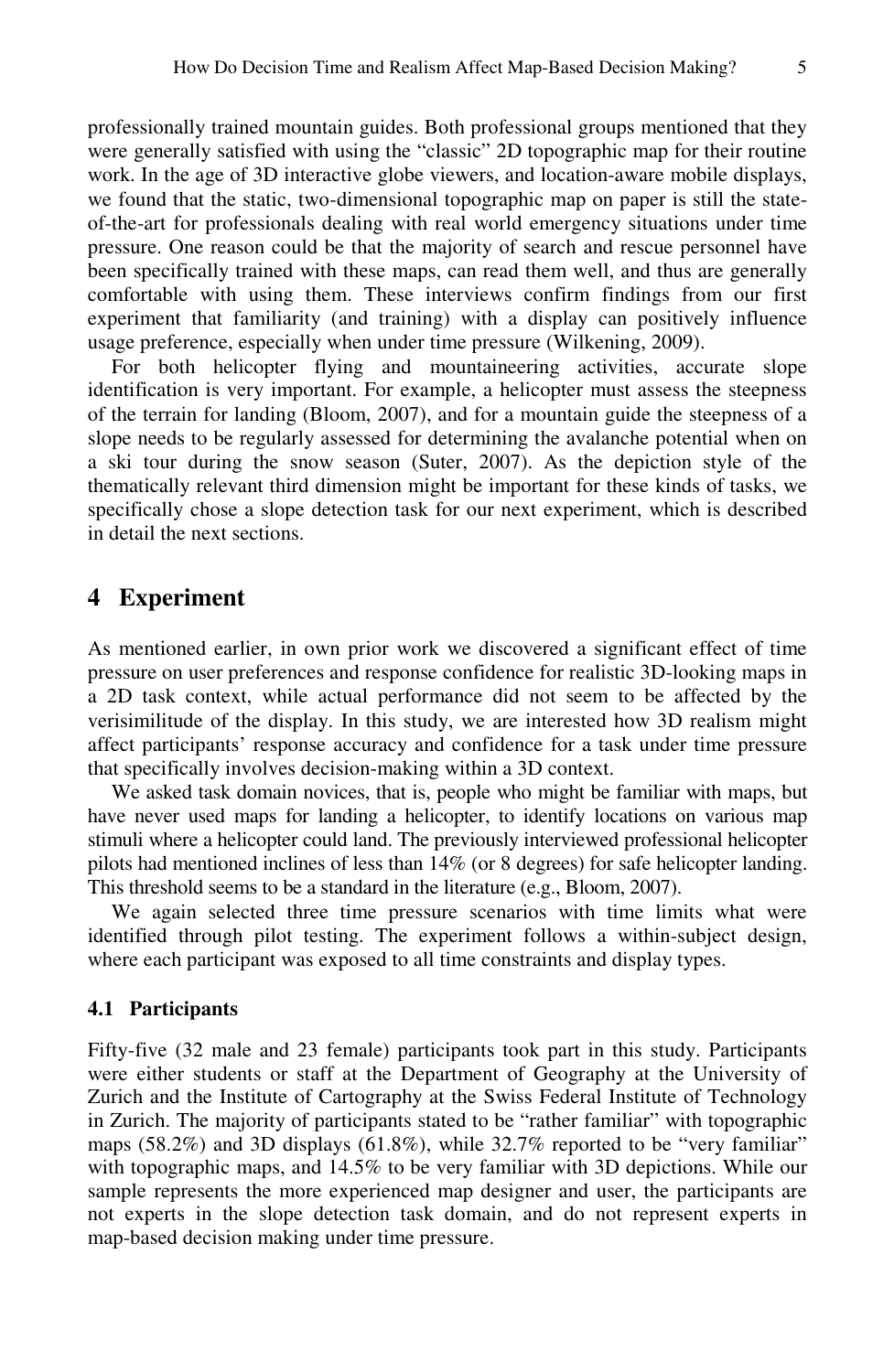### **4.2 Materials**

We created twelve map displays in total, depicting mountainous areas in Switzerland. All maps were of identical size (389x355 pixels), and included a scale bar on the upper right of the display (see Figure 1). The elevation data for the stimuli were derived from the SRTM3 Digital Elevation Model (Jarvis et al., 2008). Slope information could be identified with two pieces of information depicted in the stimulus: the scale bar next to the map and the contour lines in the map. The map scale was held constant at 1:20,000 (run), and the contour line interval was held constant at 100m (rise). The twelve maps represent the elevation data in four different ways:

- 1. Contour lines only (map a)
- 2. Contour lines plus light hill shading (map b)
- 3. Contour lines plus dark hill shading (map c)
- 4. Contour lines plus colored slope classes (map d)

While all map types are suitable for identifying slope, the depiction methods systematically vary in the degree of the depicted realism (i.e., shaded relief vs. contour line maps), in the apparent visual clutter (i.e., contour line vs. shaded relief maps), and in the information content for detecting slope suitability (slope vs. contour line maps). In other words, the maps are neither computationally nor informationally equivalent (Simon and Larkin, 1987; Fabrikant et al., 2008).

Map (a) in Figure 1, containing only contour lines, represents the most abstract of the tested map types, and with the least amount of information (i.e., implicit slope information). Maps (b) and (c) additionally contain a shaded relief (i.e., explicit relative slope information), thus more information than map (a). Users can obtain slope information not only (implicitly) from the distance between the contour lines (a), but also from the relative darkness of the pixels (maps b+c). The steeper the slope, the darker is the appearance of the relief. To investigate the potential effect of the graphic quality of the hill shading, we created a lighter version (b) and a darker version (c) of the hill shaded relief maps. We employed the hill shade function available with the 3D Analyst Toolbox in ESRI's ArcGIS. The light source for the hill shading was set to a 45° angle for the lighter relief (map b) and to a 22° angle for the dark relief (map c), respectively.

Based on Simon and Larkin (1987), we hypothesize that the more implicit the depiction of the task relevant information (i.e., map a), and the higher the amount of task irrelevant information (i.e., maps b+c) the more reasoning effort is needed when making decisions with these maps.

While our interviewed map-based decision-making professionals did not use slope maps (map d) for their daily work, they considered them as "nice-to-have", so we included them in our study. The slope maps contain most task-relevant information in our tested maps. They show slope information explicitly in the map, and the respective information is explained in the accompanying legend, thus, should be easiest to use for task domain novices. Slope was calculated in ESRI's ArcGIS and depicted in a diverging color scheme, employing the traffic light metaphor (green = go, red = stop). Slopes that are flat enough for a helicopter to land (i.e., below  $14\%$ steepness) are depicted with green shades, while slopes that are too steep for landing (i.e., above 14%) are shown in magenta shades (Figure 1d). We define amount of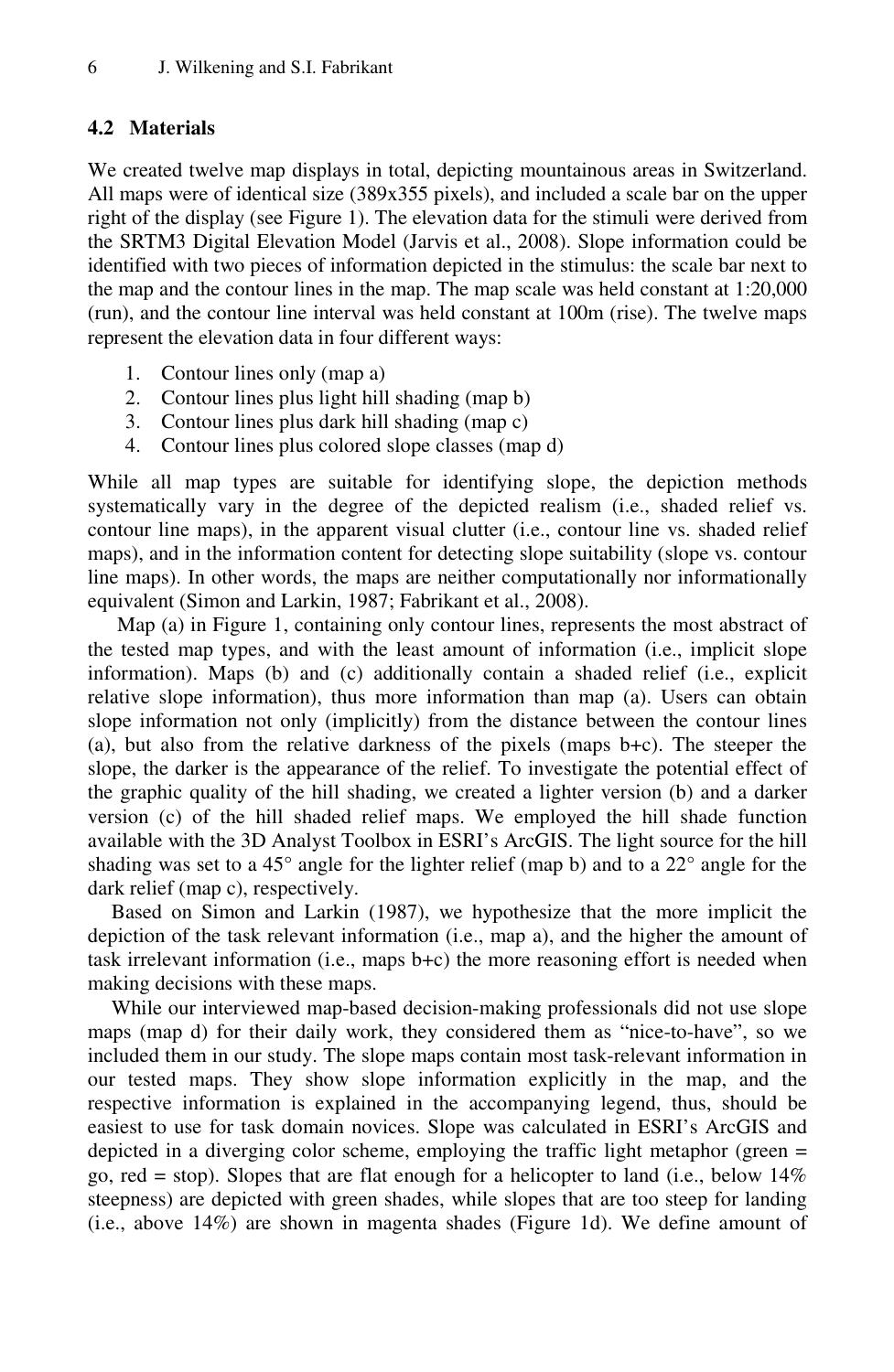realism as a degree of verisimilitude with the real world (Zanola et al., 2009). We thus contend that shaded relief maps (b+c in Figure 1) look more realistic than a contour map (Figure 1a), because contours cannot be seen in the real world.



**Fig. 1.** Reduced examples of employed map stimuli: only contour line map (a), light hill shaded relief map (b), dark hill shaded relief map (c), and slope map (d)

Finally, the four tested map types also vary in graphic quality, or negatively put, in their degree of visual clutter. In Rosenholtz et al. (2007)'s terminology, clutter relates to the degree of perceptual organization of information in a display. The more organized a display, the less visual clutter (detracting information) it contains for a given task. We quantitatively assessed this purely bottom-up vision concept in our test displays by means of the Subband Entropy clutter measure, proposed by Rosenholtz and colleagues. This measure, also empirically validated with map displays, is "based on the notion of clutter as related to the efficiency with which the image can be encoded and inversely related to the amount of redundancy and grouping in the image" (Rosenholtz et al., 2007, p. 18). Subband entropy seems to be a good predictor for human map-reading performance under time pressure. The higher the subband entropy measure for a display (i.e., the more clutter), the less computationally efficient the extraction of information encoded in the image (Simon and Larkin 1987). To exemplify this measure, we computed subband entropy for the four stimuli shown in Figure 1, and find most clutter in the slope map (3.75), followed by the dark hill shaded relief (3.31), the light hill shaded relief (3.27), and lastly, the contour map (3.25). While the slope map is graphically more cluttered than the others (e.g., it includes an additional visual variable color), it shows the task relevant information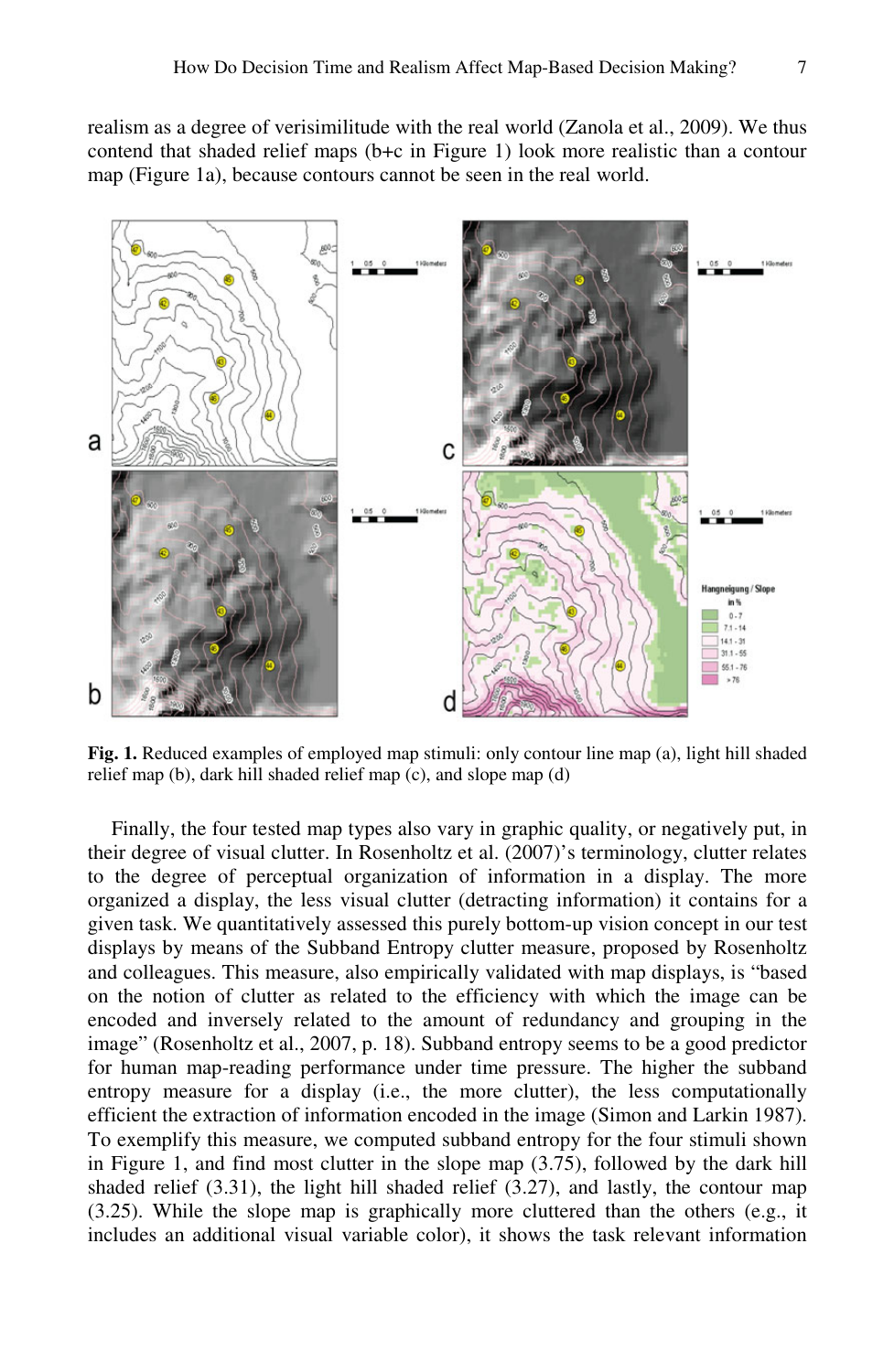explicitly (i.e., in the legend), thus despite perceptual clutter one would expect this map to need less reasoning effort to extract the task relevant information. The investigated factors are summarized in Table 1 below.

**Table 1.** Comparison of the map types used in the slope detection experiment. The amount of information is indicated with  $+$  (low) to  $+++$  (very high).

|                                           | contour map                            | shaded relief maps                                      | slope map                                               |
|-------------------------------------------|----------------------------------------|---------------------------------------------------------|---------------------------------------------------------|
| degree of realism                         | $+$                                    | $(++)$                                                  | $^{+}$                                                  |
| depiction type<br>(elevation information) | lines of equal elevation<br>(absolute) | lines of equal<br>elevation (absolute)<br>shaded relief | lines of equal<br>elevation (absolute)<br>slope classes |
|                                           |                                        | (relative)                                              | (absolute)                                              |
| slope information type                    | implicit                               | implicit                                                | explicit                                                |
| (amount)                                  | $+$                                    | (++)                                                    | (+++)                                                   |
| visual clutter<br>(Subband Entropy)       | $^{(+)}$                               | $(++)$                                                  | (+++)                                                   |
| reasoning effort                          | $(+++)$                                | (++)                                                    | $^{+}$                                                  |

The locations participants had to assess for potential helicopter landing were represented with black labels (numbers) on a yellow background to maximize saliency. Each stimulus contained six such locations for assessment. No other pieces of information (such as labels of place names) were contained in the map. We ran a saliency model (Itti and Koch, 2001) on our test stimuli, to make sure that the saliency of the decision points was not significantly influenced by the tested map types.

#### **4.3 Procedure**

The experiment took place in a lab equipped with standard personal computers connected to the Internet. The experiment was carried out digitally in a web browser displayed on a 17-inch computer screen set to 1280x768 pixel screen resolution. After filling out a background questionnaire, participants were then asked to safely land a helicopter on slopes not steeper than 14%. To assure that participants all had the necessary background to complete the task, they were first introduced to the slope concept and how slope can be calculated. They were shown how slope can be identified in a contour line map using the elevation information displayed with labels on the contour lines, and the ground distance information contained in the map scale bar. No other task relevant information was given to the participants. Participants were then asked to solve two warm-up tasks, which were identical to the actual experiment, which is described below.

Then, they were shown the sequence of twelve maps described in the previous section. The order of the stimuli was systematically rotated to prevent learning biases due to potential ordering effects. For each map, participants had to select one or more locations that were flat enough for a helicopter to land, by clicking the respective checkbox below the map. For each map, six locations had to be assessed. The number of correct locations varied randomly from 1 to 5 per map. Overall, 50% of the labeled slopes were too steep to land a helicopter.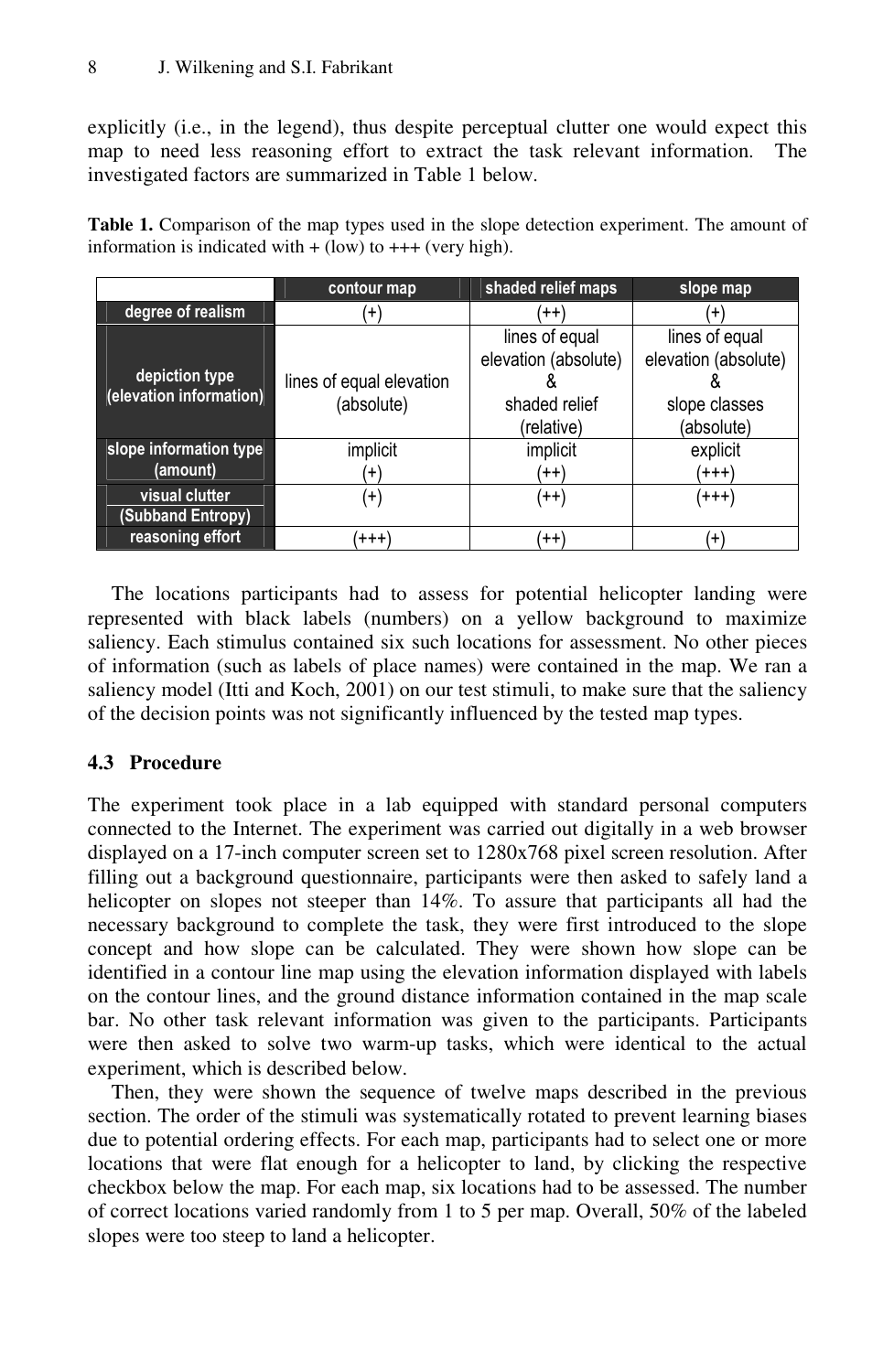Subjects had to solve the slope detection task under all three time constraint conditions, including 20s (most severe), 40s (moderate), and 60s (least severe) time limits and for all map display types described earlier. After completing each task, participants were asked to rate their confidence of response on a scale from "1 – not confident at all" to "4 – very confident". Participants were not under time pressure when asked to rate their response confidence. Responses were collected digitally and included participants' accuracy (percentage of correct answers) as well as (self-reported) confidence as success measures. After completing the digital portion of the experiment, participants were debriefed, and given a meal voucher for the university cafeteria in return for their participation. The experiment took approximately 15 minutes to complete.

#### **4.4 Signal Detection Analysis**

The conceptual framework of signal detection theory (SDT), which was originally developed for research on visual perception (Tanner and Swets, 1954), can generally be employed for decision-making under uncertainty, and especially when decisions have to be made based on two or more alternatives. The benefits of using this framework for our research context is that response accuracy can be assessed with more analytical depth than just comparing correct and false answers. In SDT correct answers are coined "hits" or "correct rejects", and errors are called "misses" or "false alarms", respectively. This analysis framework can especially help us to identify which kinds of errors participants might make, due to varying time constraints and map display types, and thus if errors might follow a particular pattern.

Applying this concept to our slope detection experiment, correctly selected locations per question are classified as "hits" (<14% steepness), and thus those (correctly) not selected locations are classified as "correct rejects" (>14%, see Table 2 below). Participant answers that are incorrect are classified as either "misses" or "false alarms", respectively. A miss indicates a location that was not selected, even though it is correct  $\left($ <14% steepness), and a false alarm occurs when participants incorrectly selected a location with a slope that is too steep  $(>14\%)$ . In other words, a miss is an overestimation of slope, while a false alarm represents the underestimation of a slope. Table 2 illustrates how we classify four possible types of responses within the data analysis framework of Signal Detection Theory.

**Table 2.** Classification of correct and false answers according to Signal Detection Theory

|                           | Reality                   |                          |
|---------------------------|---------------------------|--------------------------|
| Participants' decisions   | Slope too steep $(>14\%)$ | Slope flat enough (<14%) |
| Slope too steep $(>14\%)$ | correct reject (true)     | miss (false)             |
| Slope flat enough (<14%)  | false alarm (false)       | hit (true)               |

# **5 Results**

We first present the results regarding time pressure, followed by the results for the different map types, and finally, we report on the interaction of time pressure with map types on participants' accuracy and confidence ratings.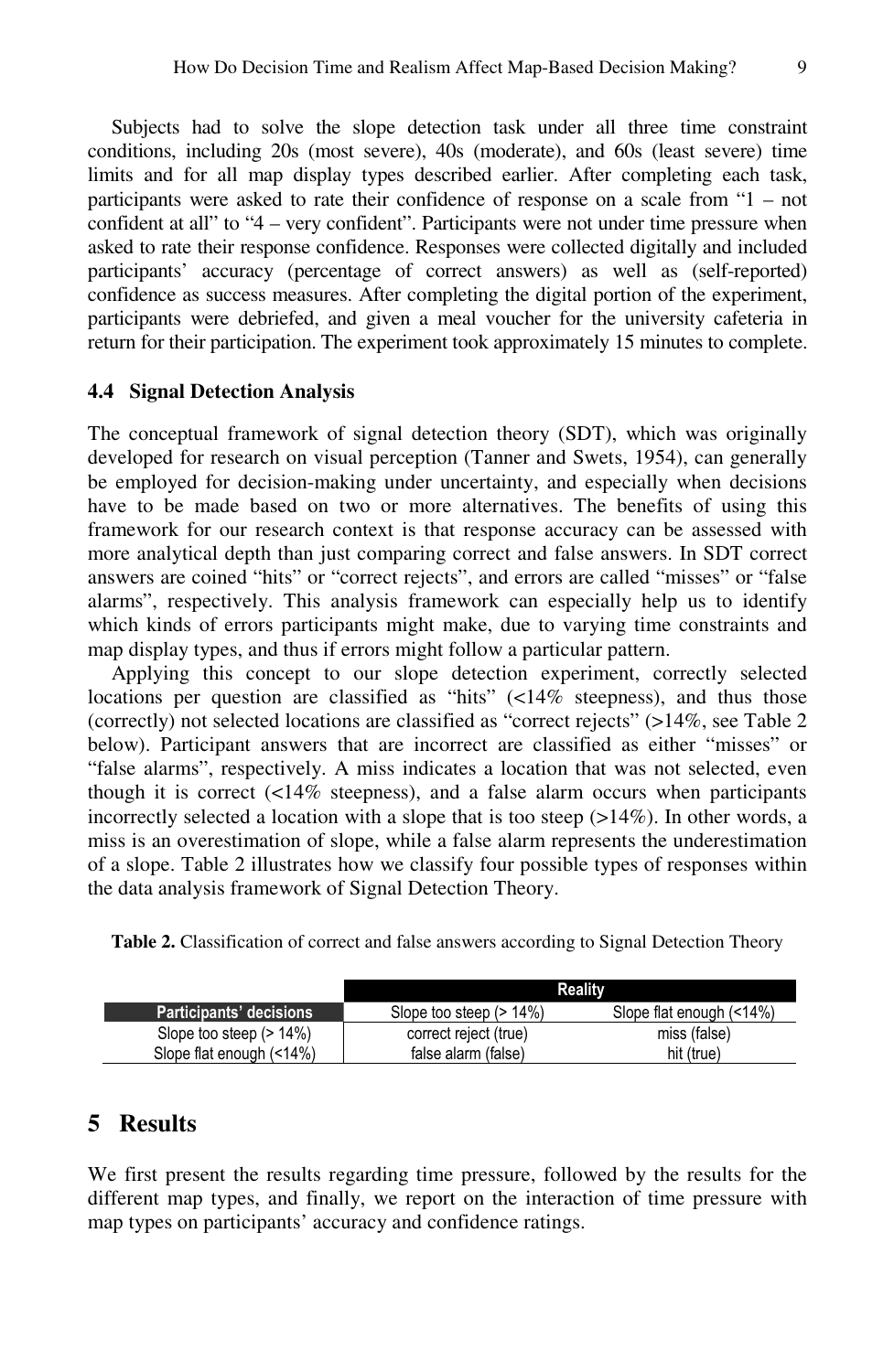#### **5.1 Time Pressure Effect**

Overall participants' average response accuracy and confidence ratings shown in Figure 2 reveal a surprising and counterintuitive pattern. Participants are most accurate with the moderate time limit of 40s (M=82.8%, SD=11.4%), followed by the most generous time limit with 60s (M=72.2%, SD=15.2%), and lastly, as expected, the most severe time limit of 20s (M=66.7%, SD=20.4%). Similarly, participants' self-reported confidence is also highest for the moderate 40s time limit (M=2.86, SD=0.44), followed by the least severe 60s limit  $(M=2.73, SD=0.15)$  and, lowest, again as expected, for the most severe 20s limit (M=2.67, SD=0.20). The performance increase from the 20s time limit to the 40s limit, and the performance decrease from the 40s to the 60s time limit are all significant for both accuracy and confidence  $(p<.001)$ .



**Fig. 2.** Average accuracy and confidence per time pressure limit. Error bars: ±2 Standard Error (SE).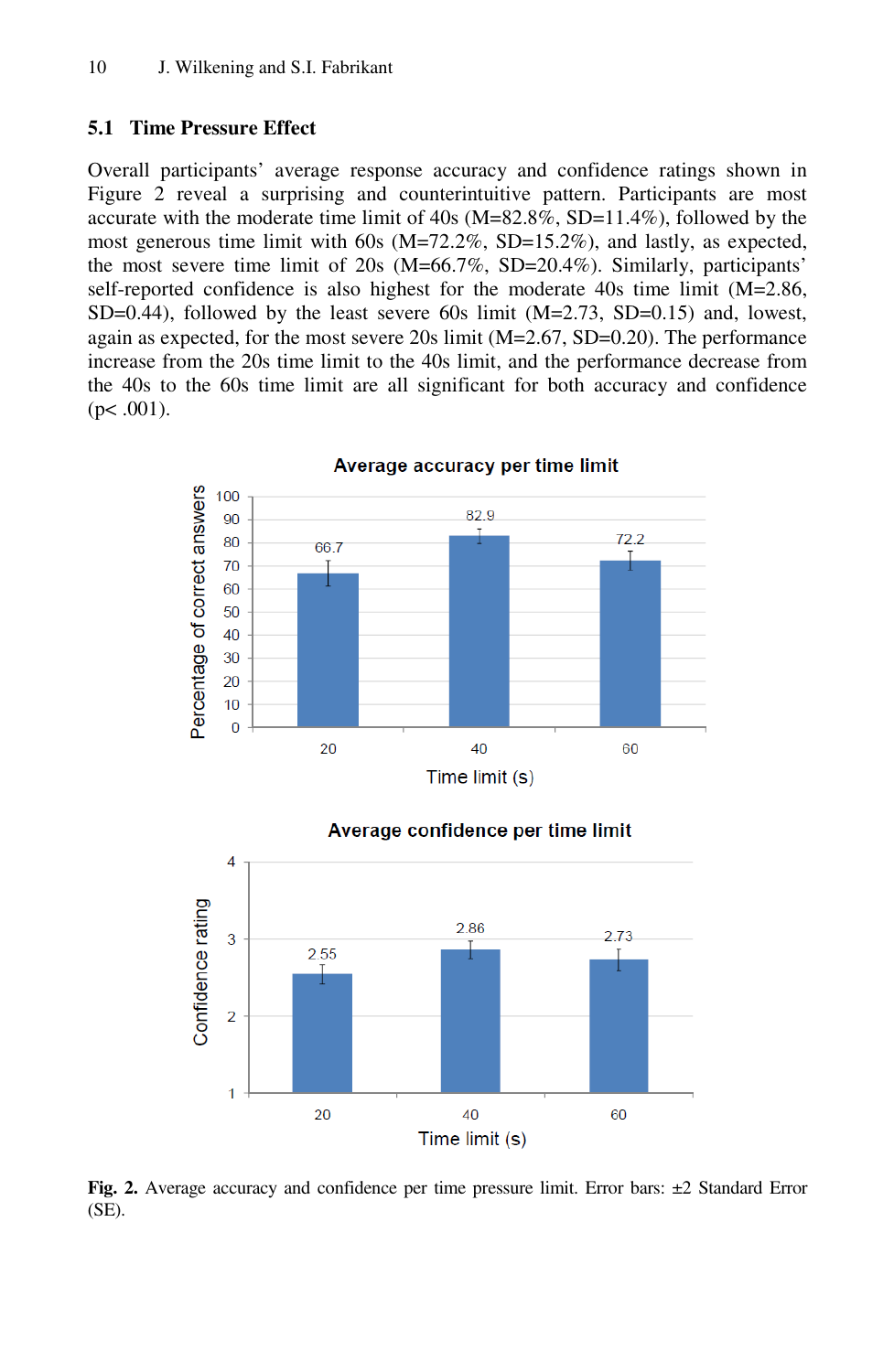#### **5.2 Map Type Effect**

As expected, participants' accuracy was significantly better with the slope map (M=83.6%, SD=14.8%) compared to all other maps, as shown in Figure 3. However, accuracy was not better as predicted, but even worse with the shaded relief maps compared to all other maps. Participants' mean accuracy for the light hill shaded relief map is  $73.1\%$  (SD=16.8%), and with  $65.4\%$  (SD=18.5%) it is lowest overall for the dark hill shaded relief map. Surprisingly, participants perform even worse with the hill shaded relief maps that look more realistic, and contain more information than the most abstract contour map (M=73.5%, SD=13%). The difference between the contour map and the light hill shaded relief map is significant  $(p< 0.01)$ , as well as the difference between the slope map and all other maps ( $p < .001$ ).

As can be seen in Figure 3, in congruence with the accuracy response pattern, participants' confidence ratings are also highest for the slope map (M=3.13,





**Fig. 3.** Accuracy and confidence ratings for tested map display types  $(\pm 2 \text{ SE})$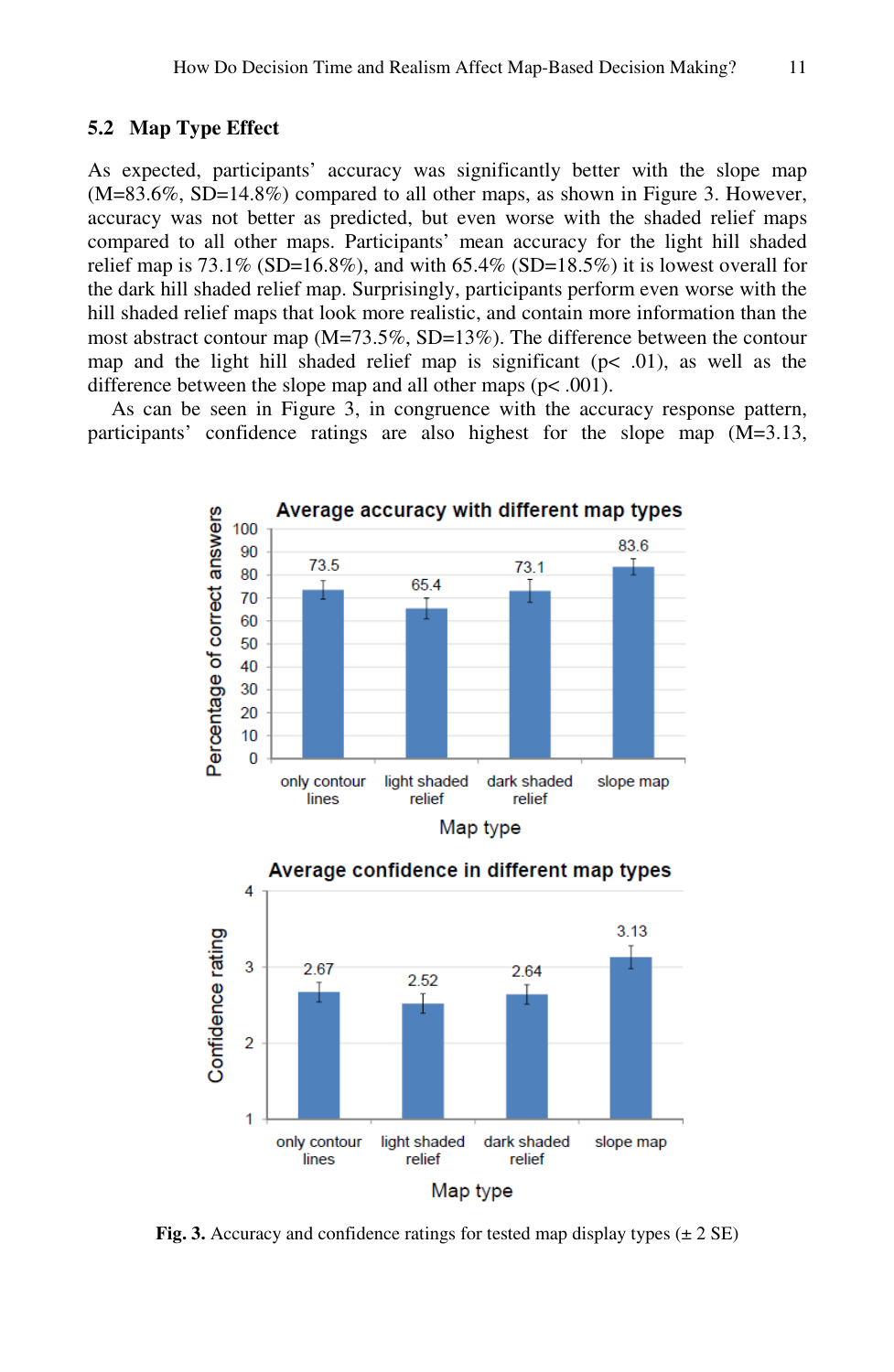SD=0.55), and higher for the contour maps (M=2.67, SD=0.47), compared to the lowest scoring hill shaded relief maps (dark: M=2.64, SD=0.47 and light: M=2.52, SD=0.47). Surprisingly again, participants have significantly higher confidence in their performance with the contour map, compared to the light hill shaded relief map (p< .05) that contains more information.

The power of signal detection theory lets us analyze response accuracy in more detail. Overall, regardless of map type, misses (i.e., slope overestimation) occur more frequently than false alarms. Misses occur also more frequently than false alarms, independent of the tested time limits. The "correct rejection" is overall the more frequent correct answer than the "hit", also for all map types and all temporal conditions. As expected, the number of false alarms (i.e., slope underestimation) shown in Figure 4 is significantly higher for the light hill shaded relief map (M=2.00,  $SD=1.75$ ) than for the dark hill shaded relief map  $(M=1.18, SD=1.23)$ . In contrast, the number of misses (i.e., slope overestimation) is, again as expected, higher with the darker hill shaded relief map (M=2.67, SD=1.77) compared to the light shaded relief  $(M=2.05, SD=1.69)$ .

As shown in Figure 4, SDT provides additional insights on what kinds of decision errors might have specifically contributed to the unexpectedly low accuracy for the shaded relief maps. Similar to the other map types, participants seem to overestimate the steepness of the slopes more frequently with the dark hill shaded relief maps (i.e., higher number of misses) compared to the light shaded relief maps. Hence, a map with a lighter shaded relief might help reduce this potential source of error. However, one can also see in Figure 4 that one drawback of light hill shaded relief maps might be their relatively high rate of false alarms.



Average misses and false alarms with shaded relief maps

**Fig. 4.** Misses and false alarms with shaded relief maps (± 2 SE). The maximum number of possible errors is 9 per map type.

## **5.3 Interaction of Map Type and Time Pressure**

We now turn to the research question how map types might support participants in their decision-making under varying time pressure scenarios. Participants gave most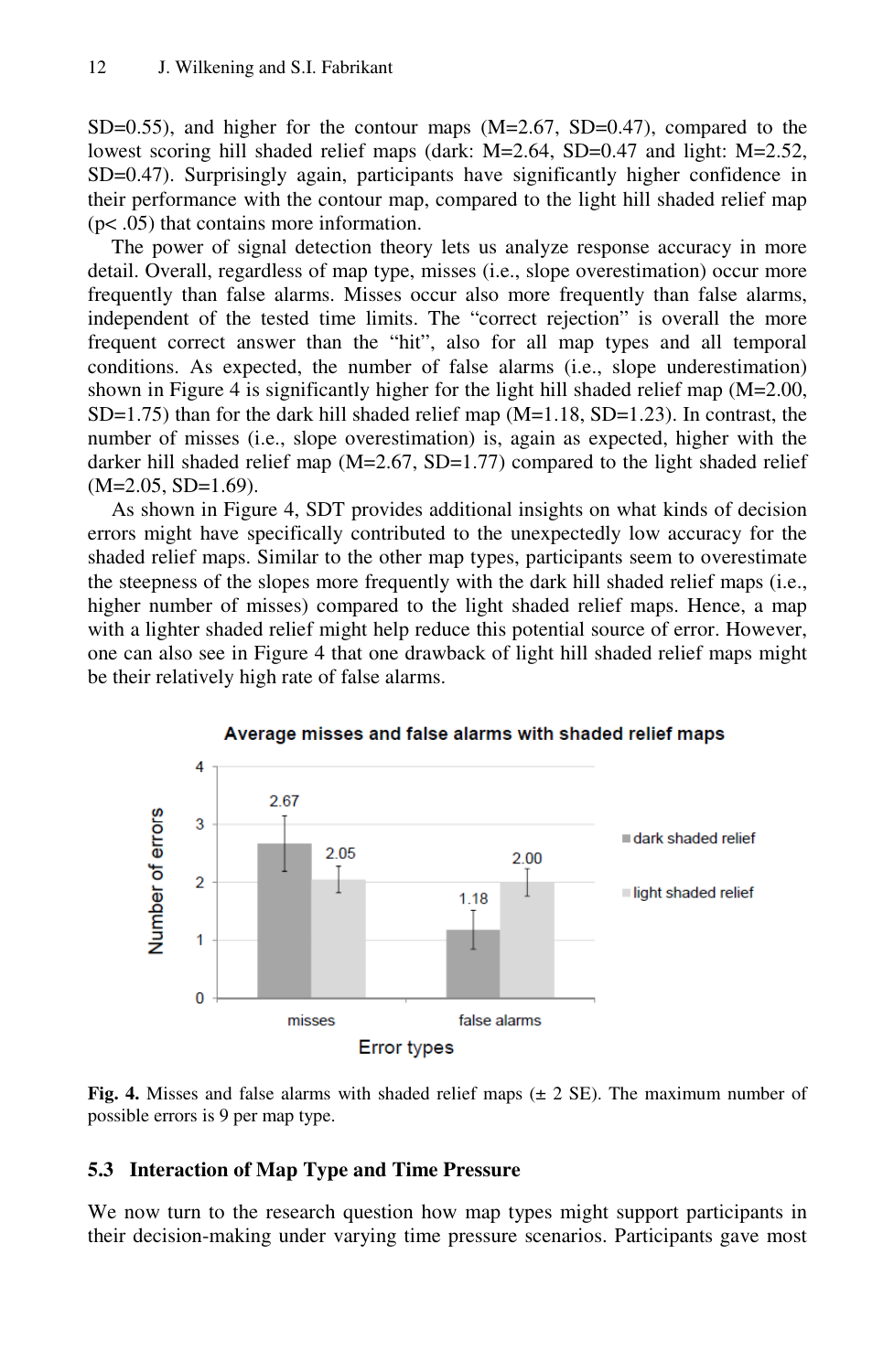accurate answers with the (explicit) slope map under all time constraint conditions (see Figure 5). In the most severe time limit condition (20s), participants scored better with the most abstract contour map  $(M=71.2\%, SD=30.5\%)$ , containing least amount of information, compared to the more realistic looking shaded relief maps (dark: M=63.9%, SD=27.9% and light: M=53.3%, SD=40.1%). For this shortest time limit, the overall differences between tested map types are significant ( $p$ < .01 for both shaded relief maps). Accuracy scores generally increase from the most severe (20s) to the moderate (40s) time limit condition. The accuracy differences between maps are not significant in the moderate condition. Overall, accuracy scores drop again for the highest scoring slope and contour maps under the least severe time constraint condition (60s), while accuracy scores for the hill shaded relief maps do not change much for the 40s and 60s limit conditions. In other words, participants' accuracy with hill shaded relief maps only reaches the higher level of the other more abstract map types when participants are not under severe time pressure.



**Fig. 5.** Participant average accuracy per map display type and time limit

A very similar response pattern can be observed in Figure 6, when looking at participants' confidence ratings. Again, mirroring accuracy scores, participants are most confident in their responses with the slope map, regardless of the given time limit. Participants' confidence is also consistently high with the contour line map.

The difference between the average confidence ratings for the slope map and the shaded relief maps is only significant at the 20s time limit. For this shortest time limit, the average confidence rating with the contour map is 2.58 (SD=0.08) and 2.30 (SD=0.07) with the shaded relief map. The rating difference between the contour map and both hill shaded relief maps is significant ( $p < .001$ ).

Only in the moderate time limit condition (40s), confidence ratings for the hill shaded relief maps are higher than for the contour map. This is in contrast to participants' accuracy scores shown in Figure 5 earlier, where participant performance is better with the contour map that the shaded relief maps.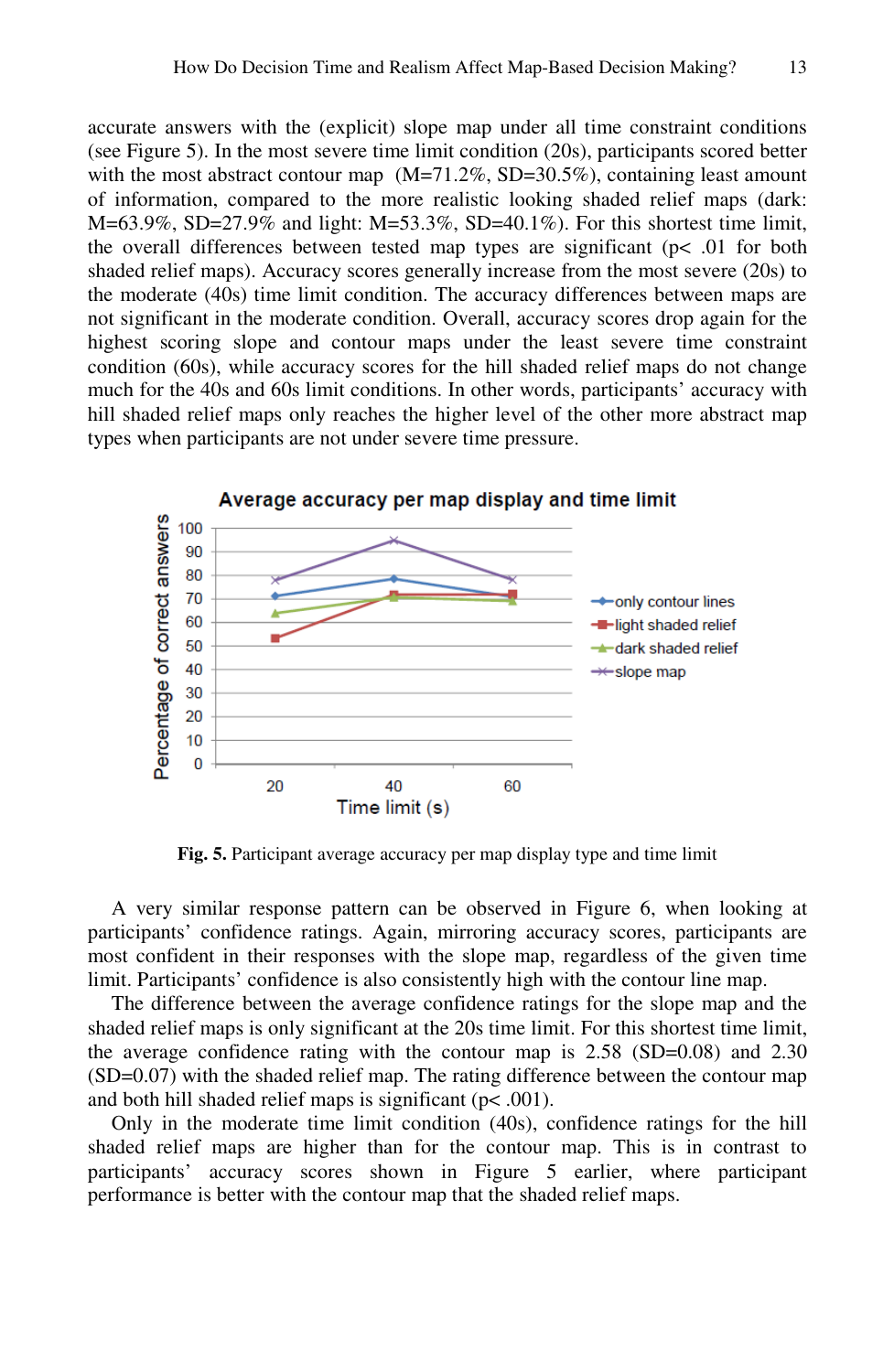

Average confidence per map display and time limit

**Fig. 6.** Participant average confidence per map display and time limit

# **6 Discussion**

Summarizing our results, we find that indeed, response accuracy and confidence ratings are worst when under highest time pressure, but best when participants are under a moderate response time limit. Both scores decrease significantly when participants have more decision time available. These results, which seem somewhat counterintuitive, do resemble the previously discovered inverted U-shaped response curve found by Hwang (1994), but not related to map-based decision making.

Based on Johnson et al.'s (1993) and Hwang's (1994) research results reviewed earlier, changes in speed-accuracy and speed-confidence trade-offs might be a consequence of task difficulty. As both response accuracy and confidence decreased with a time limit more severe than 40s, this slope detection task might have become significantly more difficult when participants had less than 40s to respond. As a result, we do find a clear speed-accuracy and speed-confidence trade-off effect. Participant performance did not further increase from the moderate to the least severe time limit, thus the slope detection task is not getting easier with more available decision time beyond the 40s time limit. In this study, the tipping point to which time pressure actually increases performance seems to be in the vicinity of 40s decision time. This pattern is in contrast to our previous road selection task study, where we did not find a time pressure effect on response accuracy, even with overall shorter decision time limits, down to even 10s decision time. One could argue that the road selection task on flat terrain is significantly less complex than a 3D slope detection task, and thus speed-accuracy and speed-confidence trade-offs are generally harder to find. This difference in task complexity might be one of the main reasons for the nonrepeatability of the results of Experiment I.

Regarding the decision performance differences due to different the map types, surprisingly, participants' accuracy and response confidence was unexpectedly low with the shaded relief maps. This result supports prior work by Hegarty and colleagues (Hegarty et al., 2008; Hegarty et al., 2009), who have shown that more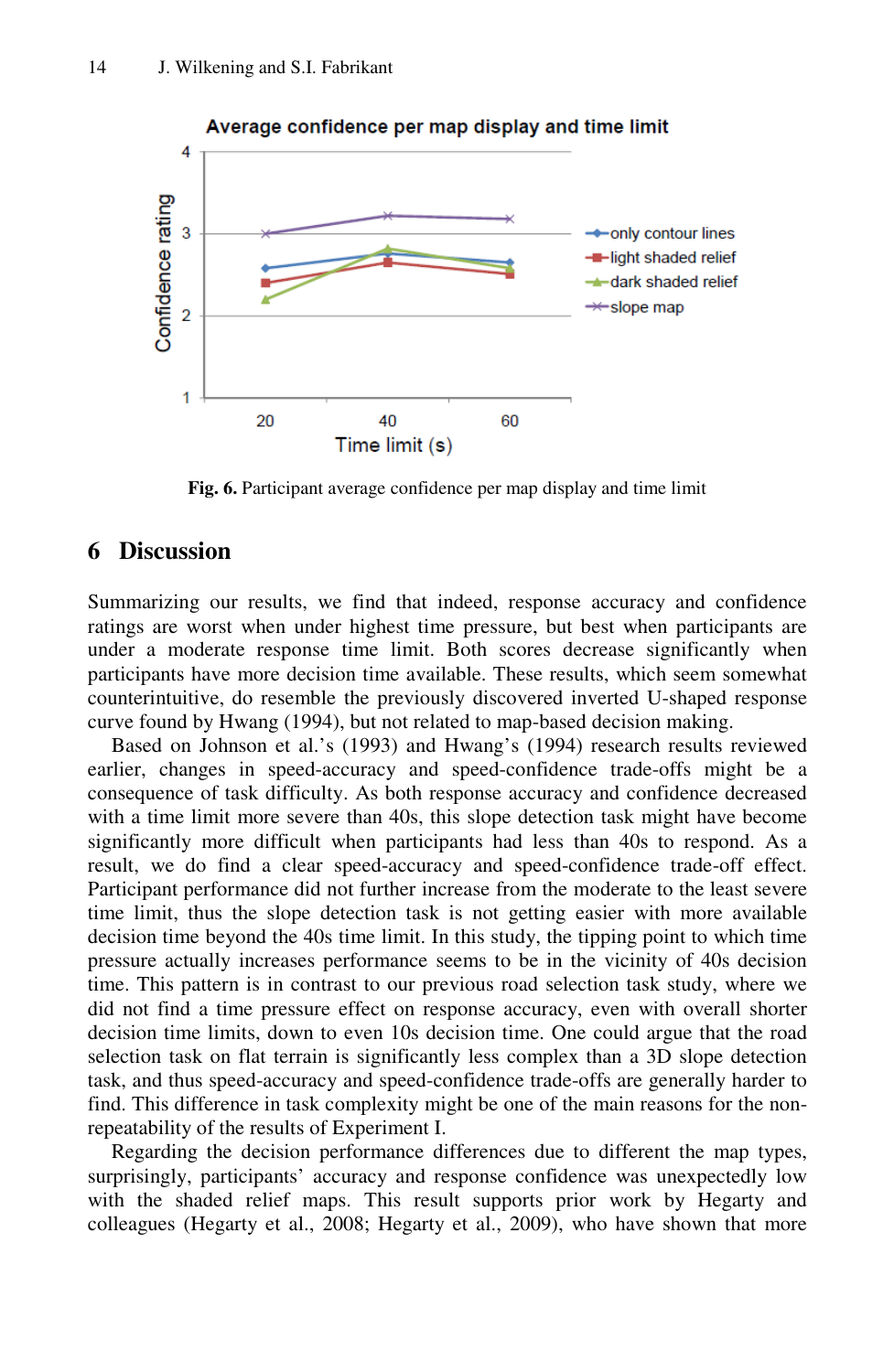realistic, 3D-looking displays while often preferred by "naïve users", do not necessarily increase performance. While three-dimensional shaded reliefs provide more task-relevant (but implicit) information, compared to the more abstract contour map, this more on information does not lead to more effective (accurate) or efficient (faster) decision-making. One reason for this is might, arguably, be that the implicit thematically relevant information is not presented in a cognitively and perceptually adequate and inspired way (Swienty et al., 2008; Fabrikant et al., 2010). While the hill shaded relief maps might contain more explicit task-related information than the contour maps, they are also more cluttered (Rosenholtz et al., 2007), and thus might require more time for participants to visually parse. As Tufte (1983) would put it, the task-relevant data to graphic ink ratio in the visuo-spatial display is not optimized for the task at hand. On the other hand, while the slope maps exhibit the highest clutter values of the tested displays (see Table 1), the task-relevant data to graphic ink-ratio is indeed optimized for the task at hand. In fact, running a saliency model (Itti and Koch, 2001) on the stimuli, we find only one significant difference between the slope map and the other three tested map types (see Figure 1). The area along the bottom edge of the maps, where the density of the elevation contours is highest (i.e., the steepest area in the map), the slope map also shows darkest magenta shades between the contour lines. Moreover, the visual variable color hue seems not to have much influence on this saliency map pattern, as running the saliency model on a gray scale version of the slope maps (i.e., removing color hue) yields an identical saliency map pattern. Another possibility why the more abstract maps could have performed better under time pressure is that our 3D maps with high graphic density might have a general relative disadvantage when shown at smaller screen sizes with lower spatial display resolution than the 2D maps.

However, participants do perform better with the shaded relief maps compared to the more abstract contour line map when they have more decision time available, and also seem to be more confident in their responses when under less time pressure. In this case, participant performance and confidence seem to reflect participant preferences, when we compare results from this study with the results from a prior map use preference experiment (see previous work Section 3), in which more realistic 3D looking satellite image maps obtained higher preference ratings when participants have more decision time available. In other words, we did not find strong evidence for a "naïve realism" effect (Smallman and St. John, 2005), or over-confidence in realistic-looking maps in this experiment, as low accuracy scores co-occurred with equally low confidence ratings for the tested shaded relief maps. This could be due to the fact that our participant sample consisted mainly of cartographic (design) professionals, and thus not "naïve" cartographers.

Not surprisingly, the 2D slope maps, containing most of the thematically relevant information, outperformed all other map types with respect to effectiveness (i.e., accuracy) and efficiency (i.e., under all time limits), including participant confidence. In this case, in contrast to the shaded relief maps, the information increase had a positive effect on response accuracy and confidence, even though perceptually these maps appeared to be most cluttered (see Table 1). Reasons for this could be that the slope map already explicitly contains an intrinsic reasoning step (i.e., slope computation). This more on thematically relevant information is communicated in a cognitively adequate (explicit), and perceptually salient way, using empirically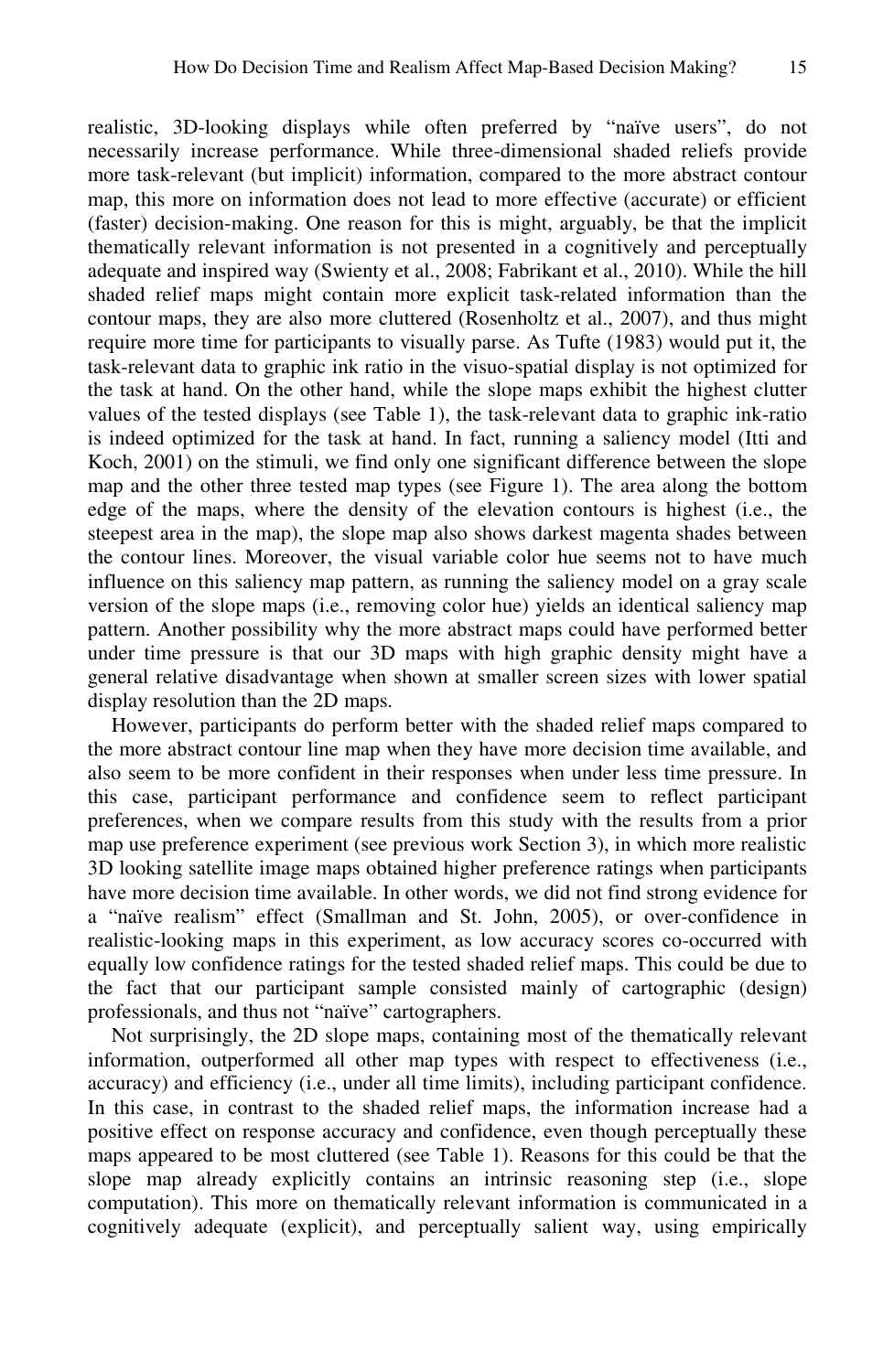validated cartographic design principles (Fabrikant, Rebich-Hespanha and Hegarty 2010). In other words, participants can perform well and be confident in their decisions even with an abstract (but computationally efficient) depiction method, but only when thematically relevant information is communicated explicitly and rendered in a perceptually salient manner. It would be thus interesting to further investigate how different ways of representing slope information might affect the outcomes of map-based decision making tasks under time pressure. Although slope maps are not commonly known or used by map-based decision-making experts under time pressure, or the general public, our expert interviewees did find them useful, and had no problem in detecting the relevant information without any training.

# **7 Summary and Outlook**

In this study, we investigated how display types might affect people's decision making when solving a complex slope detection task under varying time pressure conditions. Replicating previous work (Andrews and Farris, 1972; Hwang, 1994) we discovered an inverted U-shaped accuracy response curve which implies that moderate time pressure can have a positive effect on map-based decision-making, but only up to a certain tipping point, which seems to be around 40s in our study. Moreover, confirming long-standing (but rarely empirically validated) cartographic design theory (Bertin, 1967), we found that more abstract, but well designed contour and slope maps outperform more preferred realistic, 3D-looking hill shaded relief maps for the 3D slope detection task in our study. This might suggest that the benefit of explicitly communicating thematic relevant information, even in a graphically abstract way (i.e., higher cognitive cost), is greater for efficient and effective mapbased decision-making, than adding preferred and attractive, but visually more cluttered realism (i.e., higher perceptual cost). Low participant performance with shaded relief maps—even lower than the more abstract contour maps, containing even less information—suggest that visual realism might negatively influence decisionmaking, especially when under time pressure.

Future experiments in varying map-based decision making contexts with different task complexity levels should be conducted to further investigate the generalizability of these somewhat counterintuitive findings, involving 1) performance decreases with more available decision time, and 2) surprisingly poor performance with shaded relief maps. For example, one could vary display sizes and the ways of representing slope information, in order to investigate the robustness of our findings.

It is unclear at this point how performance is affected by user background and training. In future related studies, participants with less cartography training could be tested in similar time pressure contexts, in order to compare previous results by Hegarty and colleagues (2009), who have found higher preferences for 3D maps among "naïve cartographers".

Finally, we also encourage like minded researchers in GIScience and cartography to more often try to analyze response accuracy with the signal detection approach and to explore in which context misses or false alarms are the dominant types of errors, and how individual and group differences might influence hit and false alarm rates. For example, we found a higher number of misses compared to the number of false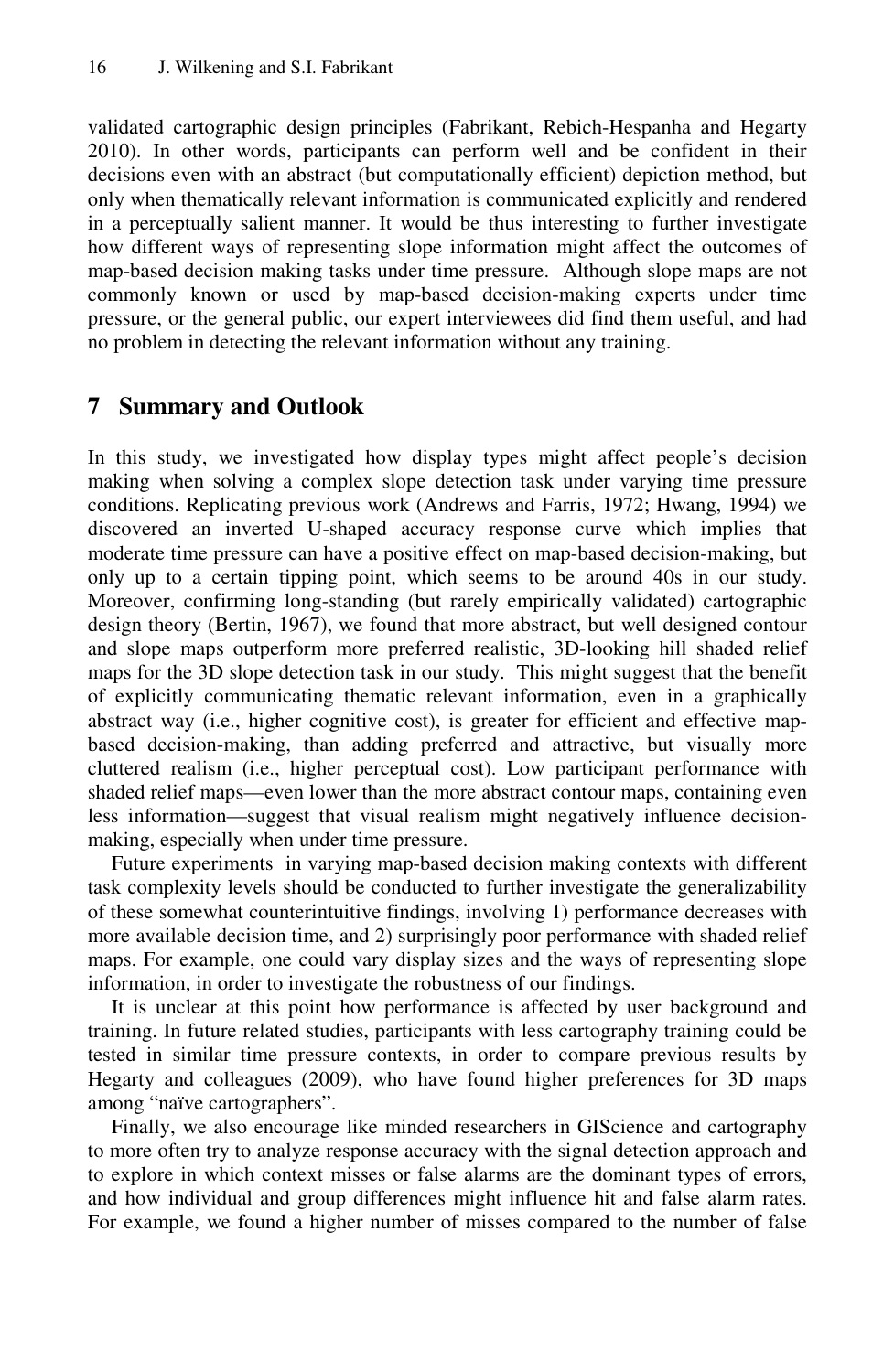alarms in our experiment. One explanation for this play-safe strategy in this safetycritical task context could be that our participants, not trained in helicopter landing, might have rather preferred to miss a suitable landing spot, than landing on unsuitable terrain, with potentially life-threatening consequences (e.g., see the work of Hofer and Schwaninger (2005) relating to baggage screening tasks).

Future empirical map design and map use studies could thus focus more on the question of what kinds of errors might result in low accuracy rates, and this might in turn lead to more focused map design guidelines.

**Acknowledgements.** We would especially like to thank all our participants who were willing to participate in this study. We are also indebted to Christian Häberling from the Institute of Cartography at the Swiss Federal Institute of Technology Zurich, who gave us the opportunity to conduct our experiments in his cartography classes. Finally, we are grateful to our interviewees at Protection & Rescue (Schutz & Rettung) and Swiss Air Rescue (Rega) in Zurich, and at the Institute for Snow and Avalanche Research (SLF) in Davos, Switzerland, for sharing their expert insights on map-based decision making under time pressure.

# **References**

- Ahituv, N., Igbaria, M., Sella, A.: The Effects of Time Pressure and Completeness of Information on Decision Making. Journal of Management Information Systems 15(2), 153–172 (1998)
- Andrews, F.M., Farris, G.F.: Time Pressure and Performance of Scientists and Engineers: A Five-Year Panel Study. Organizational Behavior and Human Performance 8(2), 185–200 (1972)
- Baus, J., Krüger, A., Wahlster, W.: A resource-adaptive mobile navigation system. In: Proceedings of the 7th International Conference on Intelligent User Interfaces, pp. 15–22. ACM, New York (2002)
- Bertin, J.: Semiologie graphique, Mouton, Paris (1967)
- Bloom, G.S.: Helicopters: How They Work (2007), http://www.helicopterpage.com/html/forces.html (last accessed June 16, 2011)
- Canham, M., Smallman, H., Hegarty, M.: Using Complex Visual Displays: When Users Want More than is Good for Them. In: Mosier, K., Fischer, U. (eds.) Proceedings of the Eighth International NDM Conference, Pacific Grove, CA (2007)
- Coors, V., Elting, C., Kray, C., Laakso, K.: Presenting Route Instructions on Mobile Devices: From Textual Directions to 3D Visualization. In: Dykes, J., Kraak, M.J., MacEachren, A.M. (eds.) Exploring Visualization, pp. 529–550. Elsevier, Oxford (2005)
- Dillemuth, J.: Navigation Tasks with Small-Display Maps: The Sum of the Parts Does Not Equal the Whole. Cartographica 44(3), 187–200 (2009)
- Fabrikant, S.I., Boughman, T.: Communicating Data Quality through Realism. In: Proceedings of GIScience 2006, pp. 59–60. Münster, Germany (2006)
- Fabrikant, S.I., Lobben, A.: Introduction: Cognitive Issues in Geographic Information Visualization. Cartographica 44(3), 139–143 (2009)
- Fabrikant, S.I., Rebich-Hespanha, H., Hegarty, M.: Cognitively Inspired and Perceptually Salient Graphic Displays for Efficient Spatial Inference Making. Annals of the Association of American Geographers 100(1), 13–29 (2010)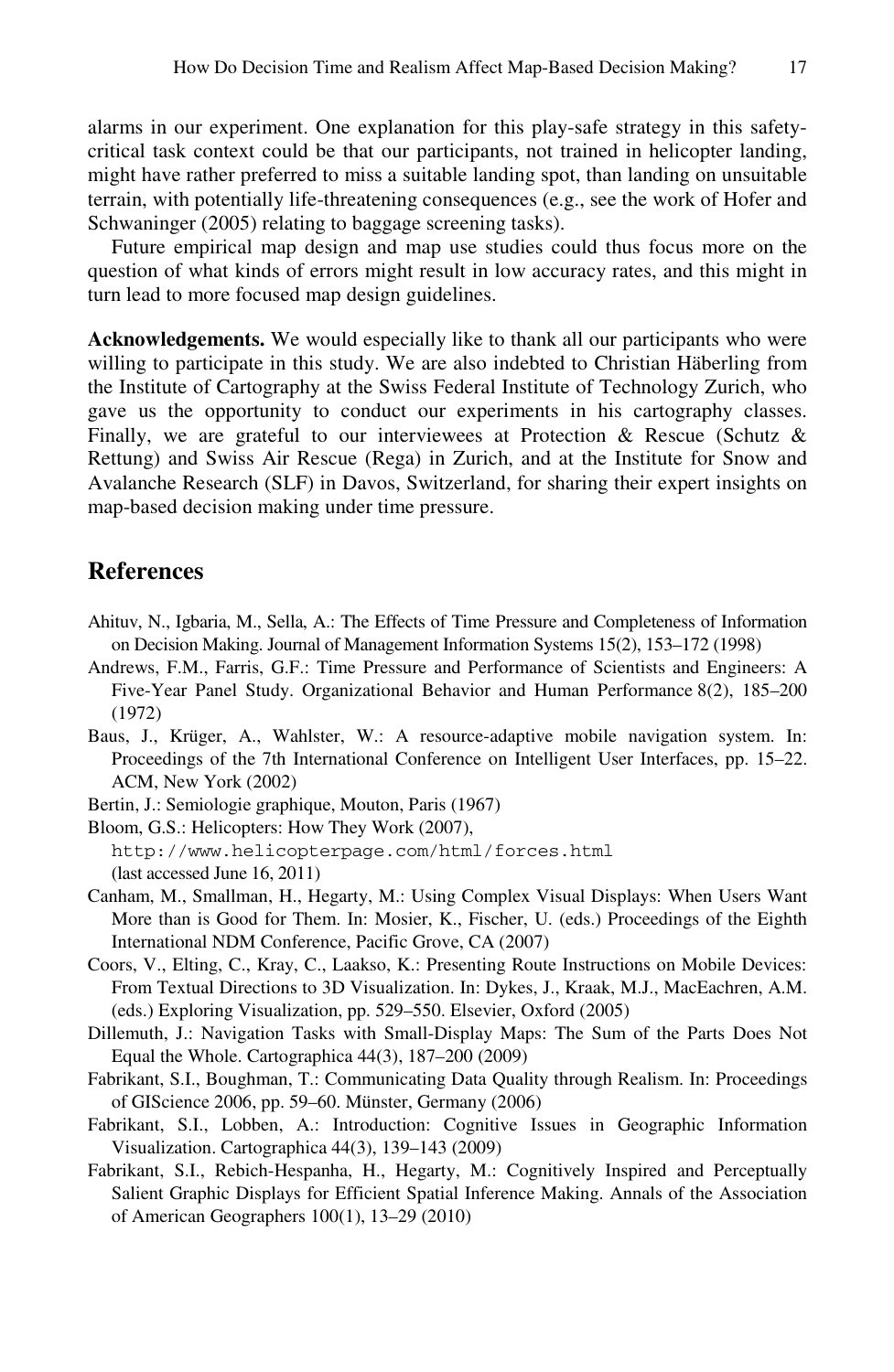- Fabrikant, S.I., Rebich-Hespanha, H., Andrienko, N., Andrienko, G., Montello, D.R.: Novel Method to Measure Inference Affordance in Static Small-Multiple Map Displays Representing Dynamic Processes. The Cartographic Journal 45(3), 201–215 (2008)
- Förster, J., Higgins, E.T., Taylor Bianco, A.: Speed/accuracy decisions in task performance: Built-in trade-off or separate strategic concerns? Organizational Behaviour and Human Decision Processes 90, 148–164 (2003)
- Garlandini, S., Fabrikant, S.I.: Evaluating the Effectiveness and Efficiency of Visual Variables for Geographic Information Visualization. In: Hornsby, K.S., Claramunt, C., Denis, M., Ligozat, G. (eds.) COSIT 2009. LNCS, vol. 5756, pp. 195–211. Springer, Heidelberg (2009)
- Gigerenzer, G.: The Adaptive Toolbox. In: Gigerenzer, G., Selten, R. (eds.) Bounded Rationality: The Adaptive Toolbox, Dahlem Workshop Reports, pp. 37–50 (2002)
- Hegarty, M., Smallman, H.S., Stull, A.T.: Decoupling of Intuitions and Performance in the Use of Complex Visual Displays. In: Love, B., McRae, K., Sloutsky, V. (eds.) Proceedings of the 30th Annual Conference of the Cognitive Science Society, Washington, DC, pp. 881–886 (2008)
- Hegarty, M., Smallman, H.S., Stull, A.T., Canham, M.: Naive Geography: How Intuitions about Display Configuration Can Hurt Performance. Cartographica 44(3), 171–186 (2009)
- Hofer, F., Schwaninger, A.: Using threat image projection data for assessing individual screener performance. In: Brebbia, C.A., Bucciarelli, T., Garzia, F., Guarascio, M. (eds.) WIT Transactions on the Built Environment (82), Safety and Security Engineering, vol. 82, pp. 417–426. WIT Press, Wessex (2005)
- Hwang, M.I.: Decision making under time pressure: a model for information systems research. Information and Management 27, 197–203 (1994)
- Itti, L., Koch, C.: Computational Modelling of Visual Attention. Nature Reviews Neuroscience 2(3), 194–203 (2001)
- Jarvis, A., Reuter, H.I., Nelson, A., Guevara, E: Hole-filled seamless SRMT data V4: International Centre for Tropical Agriculture, CIAT (2008)
- Johnson, E.J., Payne, J.W., Bettman, J.R.: Adapting to Time Constraints. In: Svenson, O., Maule, J. (eds.) Time Pressure and Stress in Human Judgment and Devision Making, pp. 103–1116. Plenum Press, New York (1993)
- Lloyd, R.E., Bunch, R.L.: Technology and Map-Learning: Users, Methods and Symbols. Annals of the Association of American Geographers 93(4), 828–850 (2003)
- Payne, J.: Contingent decision behavior. Psychological Bulletin 93, 382–402 (1982)
- Peters, L.H., O'Connor, E.J., Pooyon, A., Quick, J.C.: The Relationship between Time Pressure and Performance: A Field Test of Parkinson's Law. Journal of Occupational Behaviour 5, 293–999 (1984)
- Pew, R.W.: The speed-accuracy operating characteristics. In: Koster, W.G. (ed.) Acta Psychologica 30: Attention and Performance, vol. II, pp. 16–26. North-Holland Publishing Company, Amsterdam (1969)
- Rosenholtz, R., Li, Y., Nakano, L.: Measuring Visual Clutter. Journal of Vision 7(2), 1–22 (2007)
- Simon, H.: Theories of decision making in economics and behavioural science. American Economic Review 49(3), 253–283 (1959)
- Simon, H.A., Larkin, J.H.: Why a diagram is (sometimes) worth then thousand words. Cognitive Science 11, 65–100 (1987)
- Smallman, H.S., St. John, M.: Naive Realism: Misplaced Faith in Realistic Displays. Ergonomics in Design 13(3), 6–13 (2005)
- Smallman, H.S., St. John, M., Oonk, H.M., Cowen, M.B.: Information Availabity in 2D and 3D Displays. Applied Perception 21(5), 51–57 (2001)